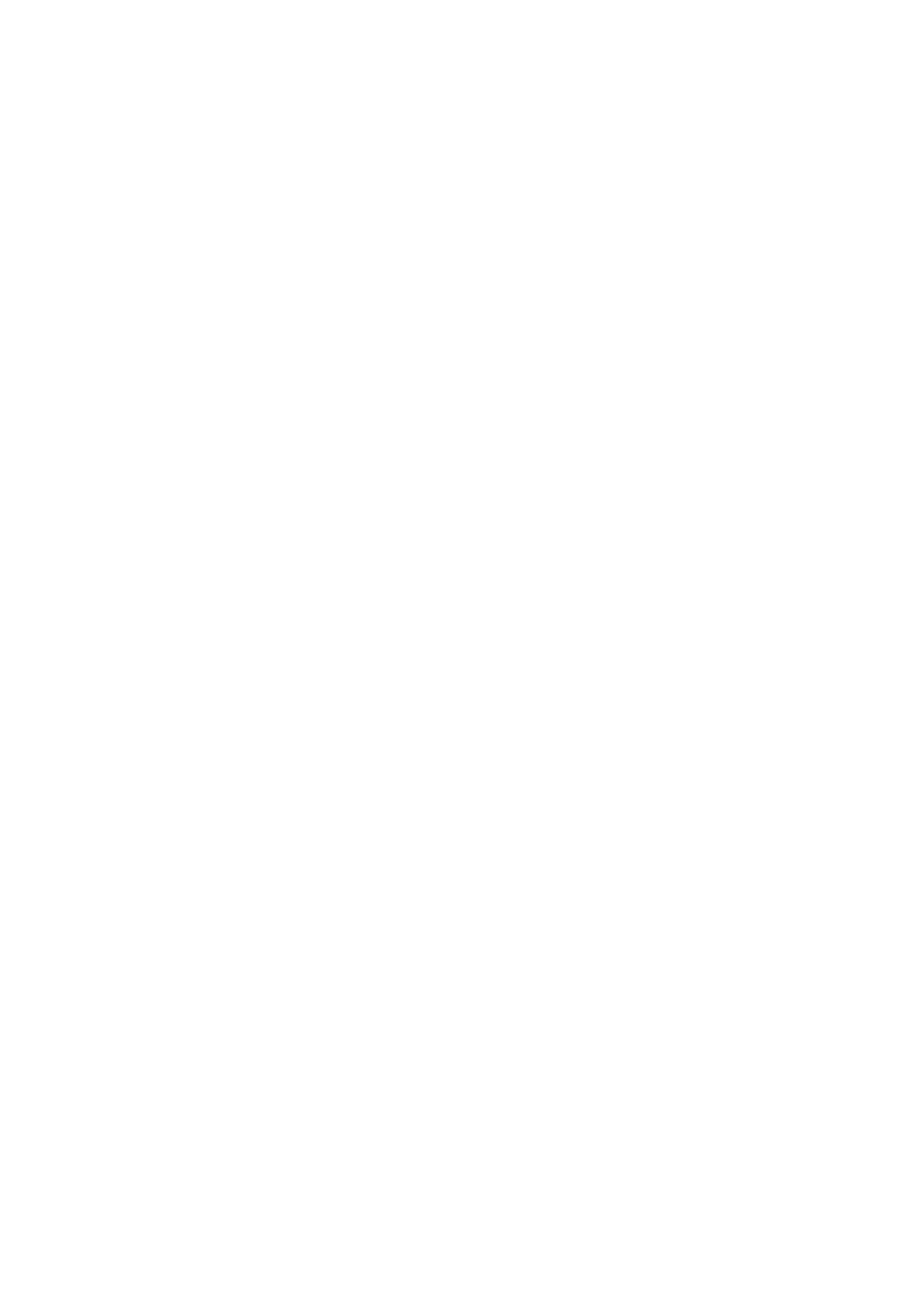

## Introduction

## Quiet Heroine



a story in which a young girl performs an act of heroism

5

6

 $10$ 

8

8

### **Superheroes**



information about what makes a superhero

## The Further Adventures of Souperkid



a comic strip superhero to the rescue

## Special Effects on Film



inside information on how special effects are created on screen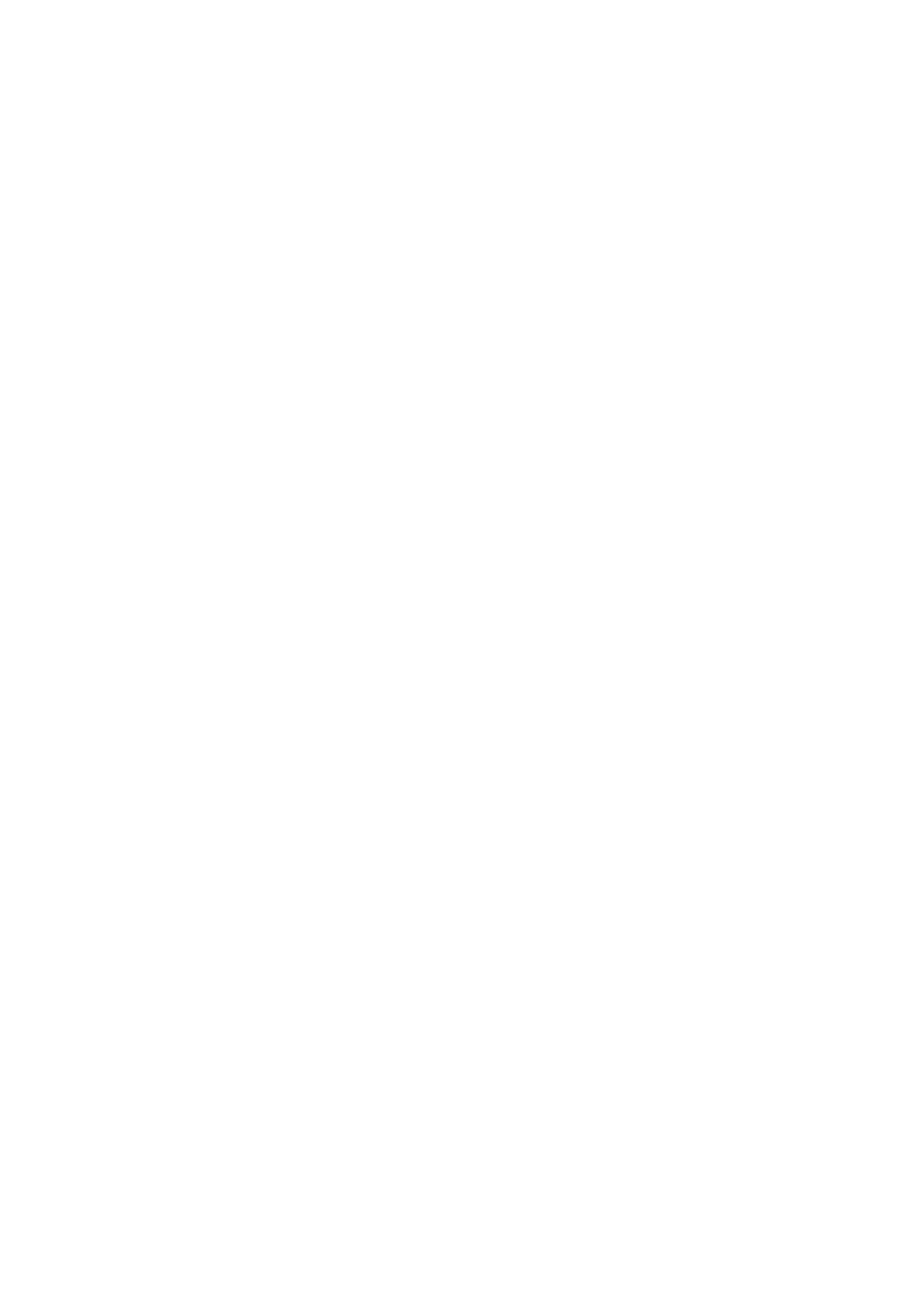# Introduction

Many people, both children and adults, enjoy stories which are about heroes, heroines or superheroes. There are heroes in almost every book we read and in every film we see, but what is a hero?

### **Does a hero always have to be brave?**

**Or strong?**

**Does a hero have to have special powers?**



**In this booklet you will have a chance to find out something about heroes in fiction and superheroes in fantasy, as we take a look at what makes a hero on paper and on screen.**

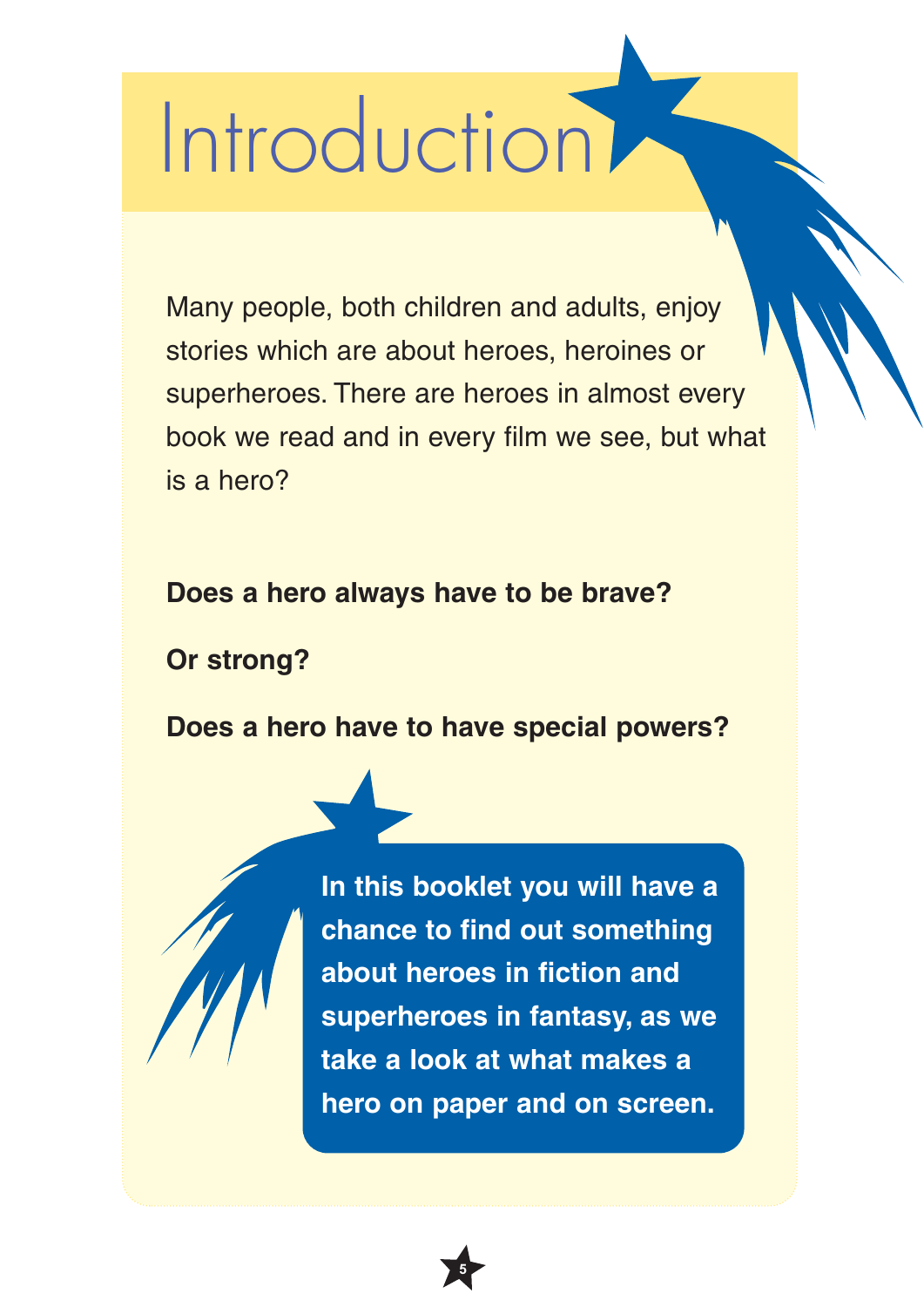### **Quiet Heroine**

*This story takes place in a forested region of the eastern USA. Lyddie, the eldest daughter, is preparing breakfast one morning.*

Lyddie looked up from the pot of oatmeal she was stirring over the fire, and there in the doorway was a massive black head, the nose up and smelling, the tiny eyes bright with hungry anticipation.

"Don't nobody yell," she said softly. "Just back up slow and quiet to the ladder and climb up to the loft. Charlie, you get Agnes, and Mama, you take Rachel." She heard her mother whimper. "Shhh," she continued, her voice absolutely even. "It's all right as long as nobody gets upset. Just take it nice and gentle. I'm watching him all the way, and I'll yank the ladder up after me."





They obeyed her, even Mama, though Lyddie could hear her sucking in her breath. Behind Lyddie's back, the ladder creaked, as two by two, first Charles and Agnes, then Mama and Rachel, climbed up into the loft. Lyddie glared straight into the bear's eyes, daring him to step forward into the cabin. Then when the ladder was silent and she could hear the slight rustling above her as the family settled themselves on the straw mattresses, she backed up to the ladder and, never taking her eyes off the bear, inched her way up to the loft. At the top she almost fell backward on to the platform. Charles dragged her on to the mattress beside her mother.

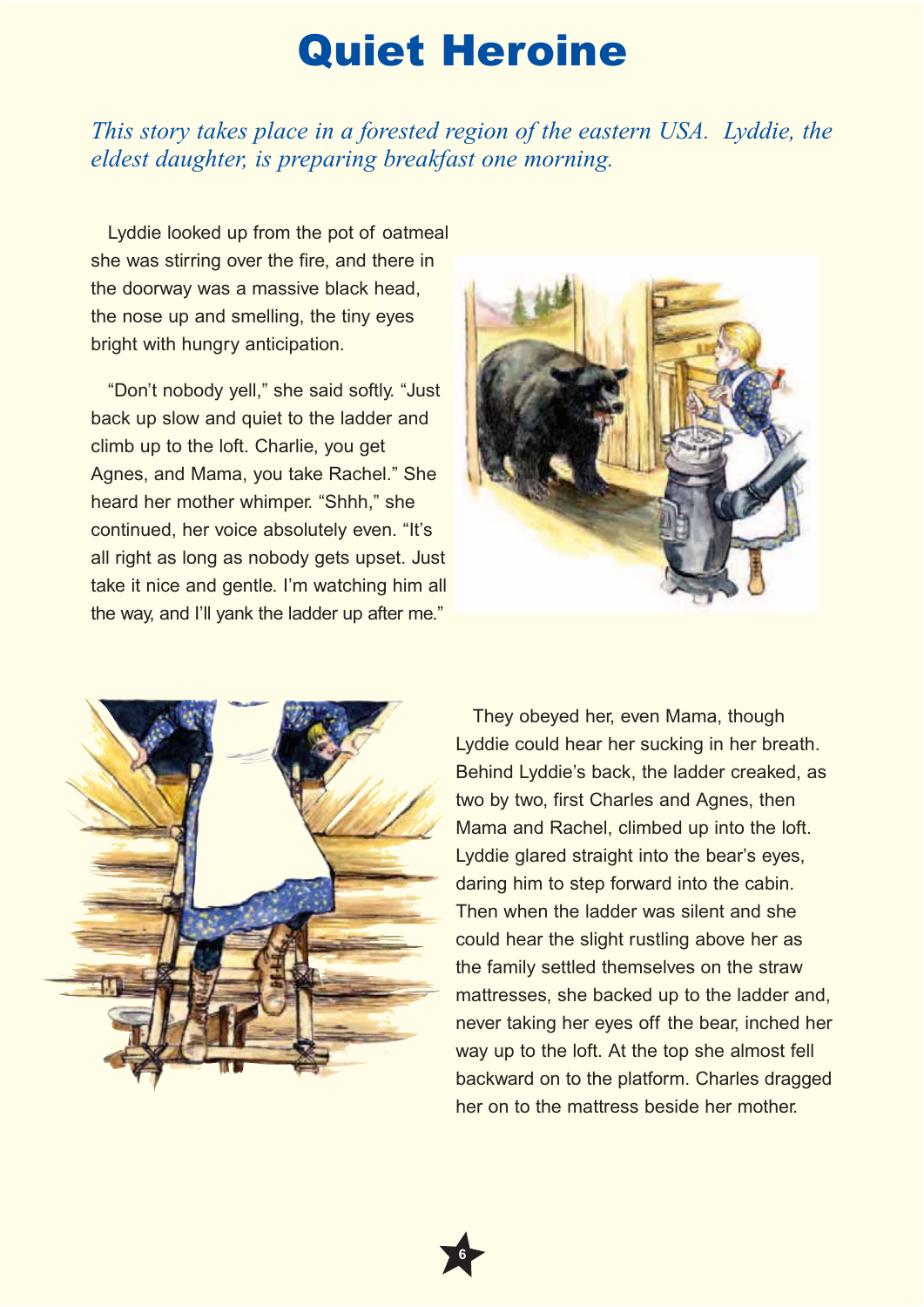The racket released the bear from the charm Lyddie seemed to have placed on him. He banged the door aside and rushed in toward the ladder, but Charles snatched it. The bottom rungs swung out, hitting the beast on the nose. The blow startled him momentarily, giving Lyddie a chance to help Charles haul the ladder up on to the platform and out of reach. The old bear roared in frustration and waved at the empty air with his huge paws, then reared up on his hind legs. He was so tall that his nose nearly touched the edge of the loft. The little girls cried out. Their mother screamed, "Oh my!"

"Hush," Lyddie commanded. "You'll just make him madder." The cries were swallowed up in anxious gasps of breath. Charles's arms went round the little ones, and Lyddie put a firm grip on her mother's shoulder. It was trembling, so Lyddie relaxed her fingers and began to stroke. "It's all right," she murmured. "He can't reach us."



From *Lyddie* by Katherine Paterson

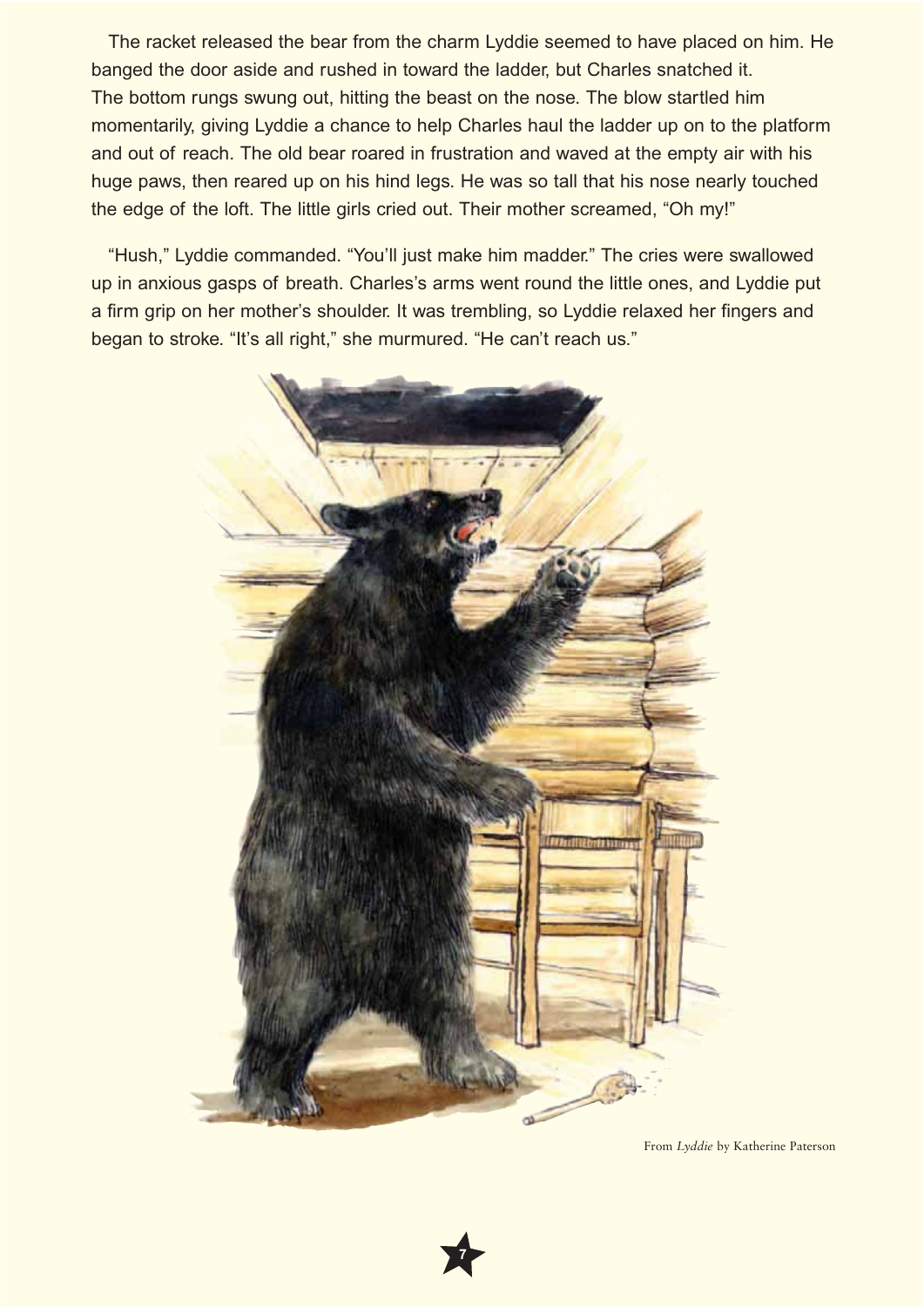# **Superheroes Superheroes**

**THE earliest superheroes appeared in comic books in the 1930s. Some of them such as Captain Marvel are less well known today but others from that era, Superman for example, are still with us. They appear in feature films, cartoons, on television, as well as in comics and a new type of fiction called 'graphic novels'. Such is their appeal that many of them – Batman, Superman and Wonder Woman, to name but three – are known throughout the world and their stories are told in many languages.**

**OF COURSE** superheroes may be popular all over the world, but that does not mean that everybody likes them. Some people argue that their adventures are far-fetched and unrealistic. They are accused of having a harmful influence on children who put themselves in danger by copying their heroes' impossible deeds. Others enjoy the stories for their excitement, suspense and escape from reality. Fans revel in knowing every detail about their superheroes: their individual powers, their intriguing costumes, their unique physical features – even their family backgrounds.

While fans may be interested in the detailed differences between these characters, there are certain features they have in common and which they have to possess in order to qualify as 'superheroes'.

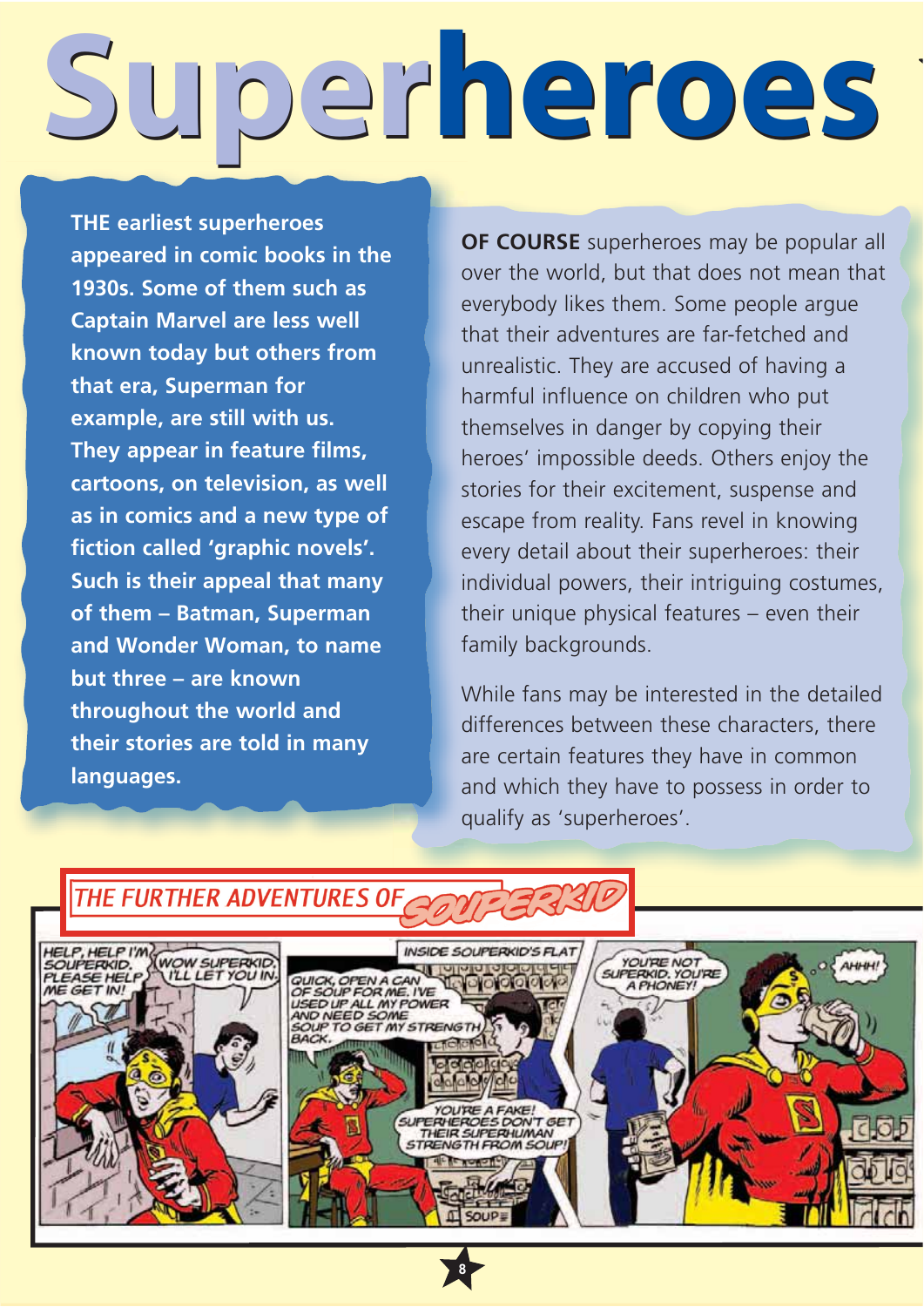### *SUPERHEROES must have:*



**extraordinary powers** – they may have the ability to appear and disappear, fly, or see with x-ray vision;

**courage** – they are always willing to take risks to save others; **a sense of justice** – they fight crime, never give in, always do the right thing for the good of others; **a sharp mind** – they must be quick thinkers to detect clues, to unravel mysteries and decide on the course of action; **superhuman strength** – they have to be exceptionally strong and fast; **a secret identity** – they lead double lives as part-time heroes, part-time ordinary humans; **a special costume** – they are recognised as superheroes by their unique outfits; **skills to take on any evil** – they are able to battle against a single individual, or a thousand, against humans, animals or enemies from another planet; *AND THEY ALWAYS TRIUMPH … ... in the end.*



**9**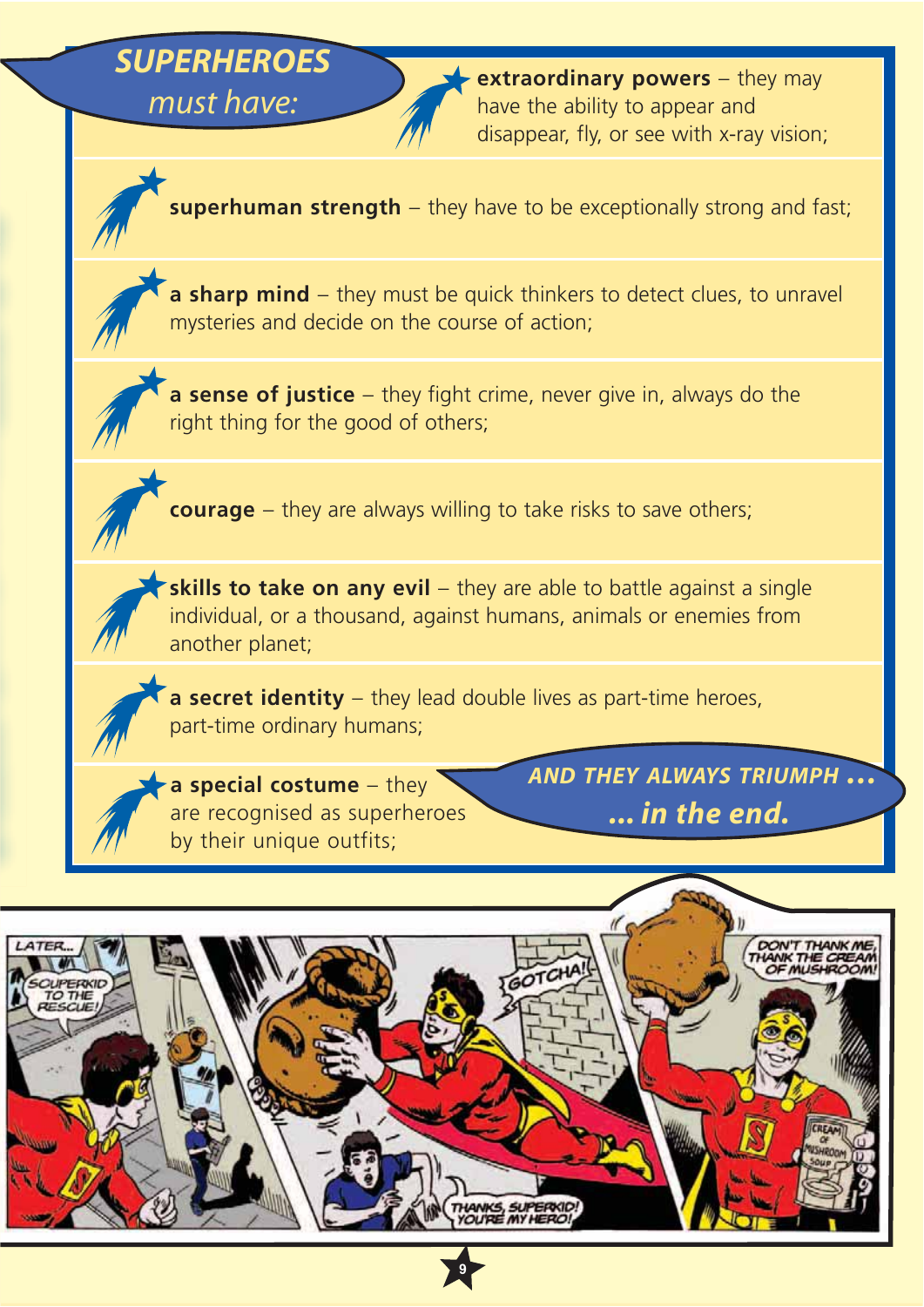# $\mathbb{G}$   $\mathbb{A}$   $\mathbb{I}$ ERI

# on **film**

**THE ACTORS** who play superheroes in films are just ordinary humans. Somehow film makers have to make them fly, appear or disappear and escape from all forms of danger in order to make their characters seem superhuman. A large team of technicians helps the director and camera crew in creating the various special effects used to give the impression that something extraordinary is taking place on screen. Flying, for example, is something we often see superheroes do and there are lots of ways to create the illusion that someone is flying. It can be done by simply suspending an actor from wires in front of a moving background; or it can be done by computer, which can be complicated and take much longer.

Reporter, **Jo Novak**, asked three technicians about the part they play in creating special effects. These are their answers to her questions.

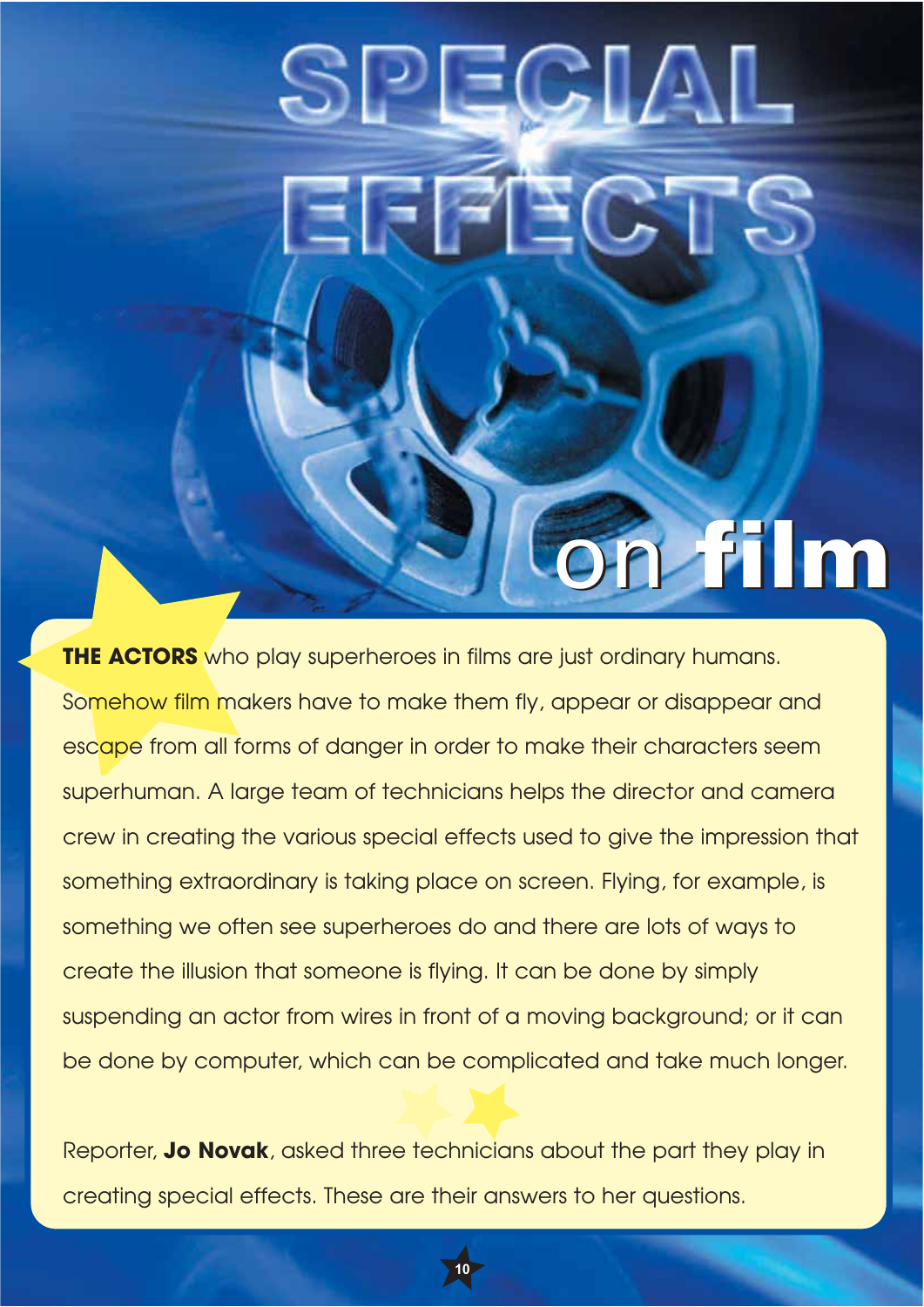**Q**

**A**

**Q**

**A**

### **How do actors survive the fires, explosions and other dangerous accidents in films?**

They don't! Only a stunt double like me can do that. Films would be very boring without the exciting scenes stunt doubles perform. The way it works is that I get made up and dressed to look like the main star. I do all the dangerous, exciting bits instead of the actor. You can't tell it's me because all my shots are filmed from a distance so that you never get a clear view of my face. I'm trained to make

sure that my life is never put at any risk, though. If I have to fall from an upstairs window, I wear padded body armour under my costume and land on soft crash mats to cushion my fall. Closeups of the star are added later, so the audience think she was the only one ever involved in the action. That's how actors are made to seem braver than they really are!



**Molly Lerner, stunt double**

### **How do actors change from ordinary humans into superheroes, monsters or even aliens?**

**A** That's what we call<br>morphing – transforming one image into another. Before computers, this was a lengthy process that involved gradually altering an actor's make-up and filming each new look after each make-up change. My most complex project required 15 applications of make-up. Now, a hi-tech

computer needs only two 'still' images – the actor before and after the change. These two photographs are all that is needed by the computer program to generate all the stages in between, blending them so smoothly that you believe the transformation is happening before your very eyes.



**Hema Aslam, make-up artist**

#### **Q How do you make the bangs, crashes and other sound effects?**

My job, as part of the sound crew, starts when the filming is finished. We work on the actors' dialogue, the music and all the splats, bangs and crashes you get in action films. We create most sounds artificially, record them and add them at this late stage. A lot of our work is still done without computers. You'd never guess, but the scrunching sound of footsteps in snow is

made by squeezing custard powder inside a rubber glove; the sound of crackling fire is made by rustling paper. On the other hand, we produce roars, explosions and the thud … thud … thud of a heartbeat electronically, using a synthesizer. This sound is stored on a computer and called up when needed to fit the film. **Darren Hughes,** 



**sound technician**